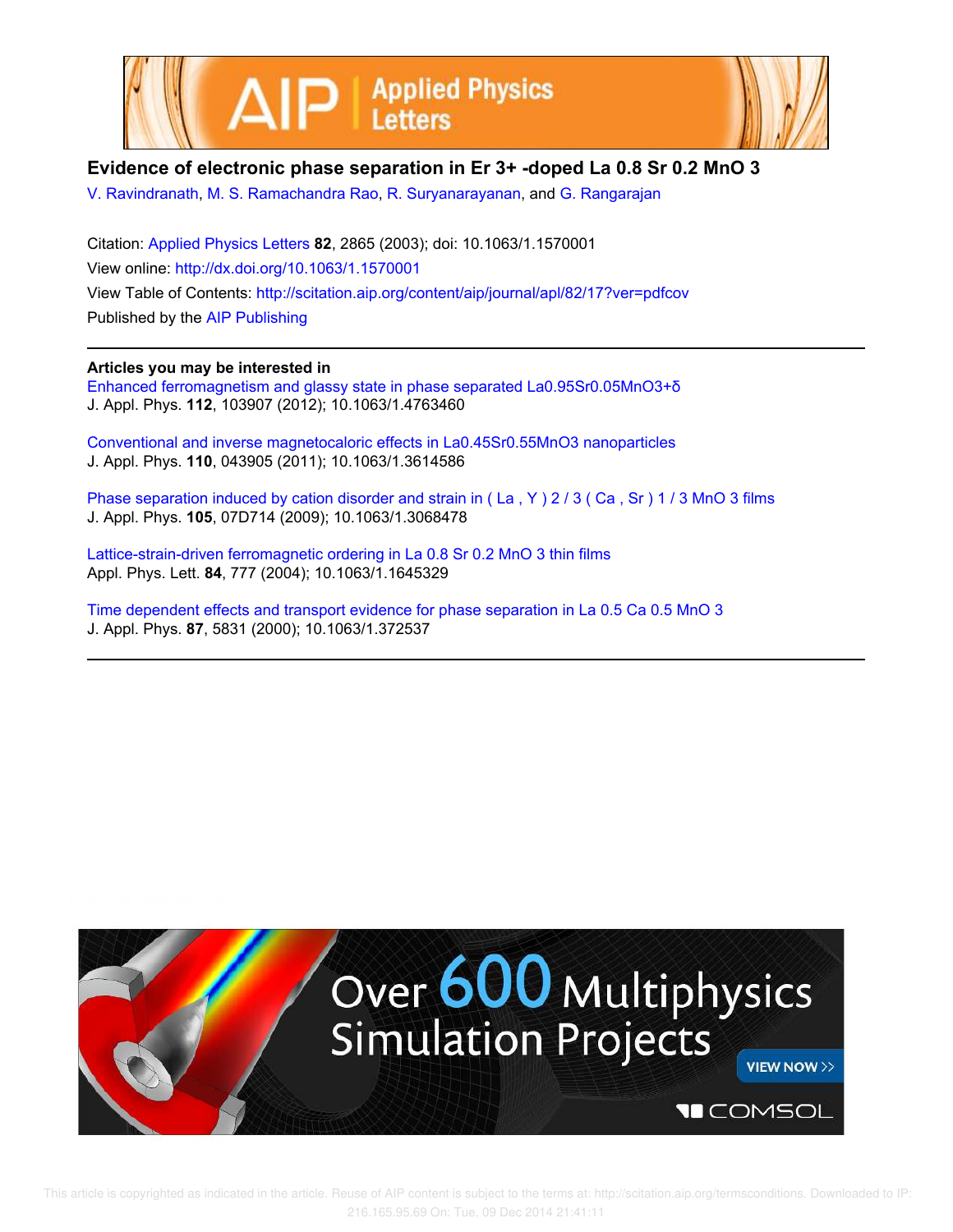## Evidence of electronic phase separation in  $Er^{3+}$ -doped  $La_{0.8}Sr_{0.2}MnO_3$

V. Ravindranath and M. S. Ramachandra Rao<sup>a)</sup>

*Materials Science Research Centre and Department of Physics, Indian Institute of Technology Madras, Chennai-600 036, India*

R. Suryanarayanan

*Laboratoire de Physico-Chimie de l'Etat Solide, Ba¨t 414, Universite´ Paris-Sud, 91405 Orsay, France*

## G. Rangarajan

*Department of Physics, Indian Institute of Technology Madras, Chennai-600 036, India*

(Received 25 October 2002; accepted 6 March 2003)

 $Er^{3+}$  doping at the La site in  $La_{0.8}Sr_{0.2}MnO_3$  showed an unusual increase in Curie/peak resistivity temperature  $(T_C/T_P)$  above a certain nominal dopant concentration ( $x \ge 0.086$ ). This increase is attributed to the presence of a cation-deficient  $ErMnO<sub>3</sub>$  phase. Further, with increase in  $T<sub>P</sub>$  the overall resistivity of these compounds also decreases. We explain these results assuming the presence of a nanoscale mixture of charge-ordered antiferromagnetic insulating (CO-AFMI) phase in a ferromagnetic metallic matrix, wherein the increase in  $T_C/T_P$  with increase in  $\text{Er}^{3+}$  content is due to the local destruction of the CO-AFMI phase by the presence of the cation-deficient  $ErMnO<sub>3</sub>$ phase. We thus provide an indirect evidence of electronic phase separation in these compounds. © 2003 American Institute of Physics. [DOI: 10.1063/1.1570001]

Magnetotransport properties of colossal magnetoresistive (CMR) manganites are influenced by several factors, such as the chemical strain caused by ionic radii mismatch, grain boundary effects in bulk and polycrystalline thin films, oxygen stoichiometry, etc. $1-4$  Recently, the importance of the role of electronic phase separation in these compounds has been observed by electron microscopy<sup>5</sup> as well as scanning tunneling microscopy studies.<sup>6</sup> Several studies<sup>5–15</sup> reveal unusual electronic and magnetic properties caused by an electronic phase separation into a nanoscale mixture of charge ordered-antiferromagnetic insulating (CO-AFMI) clusters in a ferromagnetic metallic (FMM) matrix or vice versa, and the CMR has been explained as due to a percolative transport through these FMM domains. In this letter, we study the electric and magnetic properties of  $Er^{3+}$ -doped  $La<sub>0.8</sub>Sr<sub>0.2</sub>MnO<sub>3</sub>$  (LSMO), and by correlating these results with energy dispersive  $x$ -ray analysis  $(EDX)$  and scanning electron microscope (SEM) data, we indirectly show evidence for electronic phase separation in these compounds.

Bulk polycrystalline samples of  $La_{0.8-x}Er_{x}Sr_{0.2}MnO_3$ were prepared by the conventional solid-state-reaction method. Powder  $x$ -ray diffraction  $(XRD)$  of the samples was carried out using  $Cu K_{\alpha}$  radiation. Ac magnetic susceptibility measurements were carried out using a commercial ac susceptometer (Sumitomo, Japan) at an operating frequency of 313 Hz and an applied ac magnetic field of 0.1 Oe in the temperature range of 300–12 K. Electrical resistivity measurements were carried out using the four-probe method in the temperature range of 300–40 K.

Figure 1 shows the temperature dependence of ac magnetic susceptibility of the compounds. It is seen that the compounds undergo a paramagnetic to a ferromagnetic transition with decrease in temperature. However, interesting and intriguing is the fact that while the Curie temperature  $(T_C)$ (determined from the peak in the  $d\chi'/dT$  curve) decreases with increase in the nominal  $Er^{3+}$  content (*x*) from 0.02 to 0.086, for  $x > 0.086$ , there is an increase in  $T_c$  with increase in the nominal  $Er^{3+}$  content.

Figure 2 shows the temperature dependence of electrical resistivity of the compounds. The resistivity data also correlates well with the ac susceptibility data. Interestingly, it is seen that  $T_p$  decreases as *x* increases from 0.02 to 0.086. For  $x > 0.086$ , there is an increase in  $T<sub>P</sub>$  to higher temperatures. In addition, in this case there is an overall decrease in the resistivity of the compounds with increase in the nominal  $Er<sup>3+</sup>$  content greater than 0.086.

In order to understand the reason for the unusual prop-



FIG. 1. Temperature dependence of ac susceptibility of  $Er<sup>3+</sup>$ -doped  $La_{0.8}Sr_{0.2}MnO_3$  compounds.  $T_C$  is found to decrease with increase in Er<sup>3+</sup> content from  $x=0.02$  to 0.086. For  $x > 0.086$ ,  $T_c$  increases with increase in  $Er<sup>3+</sup> content.$ 

rticle. <mark>1999 - 1999 - 1999 - 1999 - 1999 - 1999 - 1999 - 1999 - 1999 - 1999 - 1999 - 1999 - 1999 - 1999 - 1999</mark><br>216.165.95.69 On: Tue, 09 Dec 2014 21:41:11 216.165.95.69 On: Tue

a)Author to whom correspondence should be addressed; electronic mail: msrrao@iitm.ac.in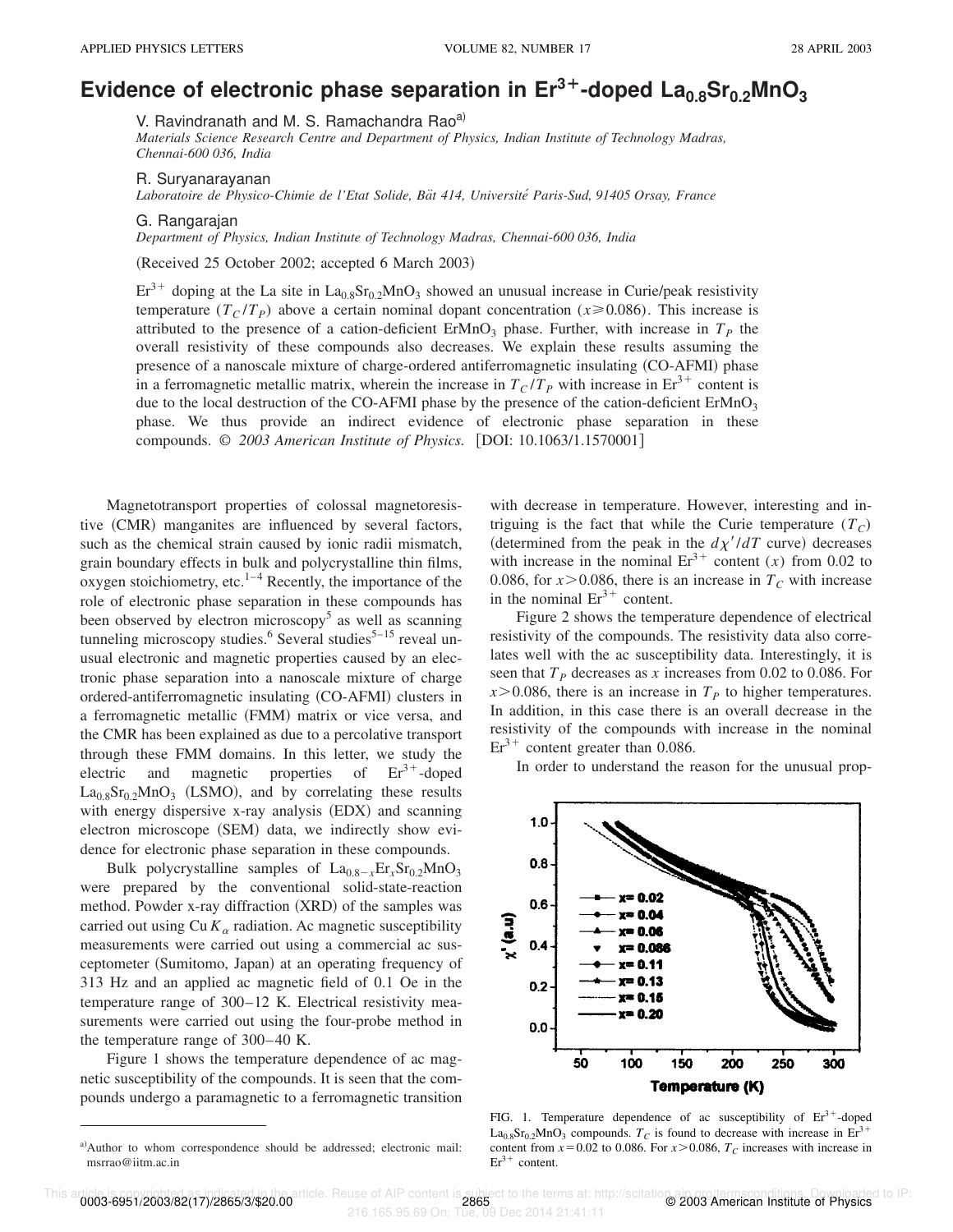FIG. 2. Temperature dependence of electrical resistivity of the compounds.  $T_p$  is seen to decrease as *x* increases from 0.02 to 0.086. For  $x > 0.086$ ,  $T_p$ increases with increase in  $Er<sup>3+</sup>$  content. In addition, the resisitivity of the compounds for  $x > 0.086$  also decreases over the entire temperature range. Inset shows ferromagnetic insulating nature of the cation-deficient  $ErMnO<sub>3</sub>$ phase  $(\text{Er}_{0.89} \text{Mn}_{0.78} \text{O}_{3-\delta})$  at room temperature.

erties exhibited by these compounds, a detailed study of the phase purity and microstructure of these compounds was undertaken. XRD data of the compounds did not show the presence of any secondary phase. However, SEM and EDX data provide some interesting information. Figure 3 shows the scanning electron micrographs for two chosen compositions:  $x=0.06$  and 0.15. A comparison of the scanning electron micrographs of the two compounds  $(x=0.06$  and 0.15) shows the presence of precipitates for the  $x=0.15$  composition [seen as white patches in Fig.  $3(a)$ ]. In fact, SEM analysis on all the compounds showed presence of precipitates for compounds with a nominal  $Er^{3+}$  content  $(x) > 0.086$ , indicating the formation of a secondary phase. The percentage by weight of this secondary phase may be below the detectable limit  $(< 5$  at. %) of XRD. This may be the reason the XRD did not show the presence of any secondary phase. The precipitation of the secondary phase may be due to the large cation size mismatch at the A site with increase in  $Er^{3+}$ content,  $Er^{3+}$  [ionic radius (i.r.) = 1.01 Å] being small compared to La<sup>3+</sup> (i.r.=1.32 Å). However for *x*<0.086, no such secondary phase formation is seen.

Compositional analysis by EDX reveals that the  $Er<sup>3+</sup>$ content does not increase beyond  $x=0.07$  in the lattice as shown in Table I. This clearly supports the SEM data. Thus, it is clear that the presence of precipitates for  $x > 0.086$ , seen from the SEM data  $(Fig. 3)$  is because of the inability of the

TABLE I. Comparison of the chosen nominal compositions and the compositions obtained from EDX.

| Composition                                                                                                                                                                |                                                                                                                                                                                            |  |
|----------------------------------------------------------------------------------------------------------------------------------------------------------------------------|--------------------------------------------------------------------------------------------------------------------------------------------------------------------------------------------|--|
| Nominal                                                                                                                                                                    | EDX                                                                                                                                                                                        |  |
| $La_{0.76}Er_{0.04}Sr_{0.2}MnO_3$<br>$La_{0.69}Er_{0.11}Sr_{0.2}MnO_3$<br>$La_{0.67}Er_{0.13}Sr_{0.2}MnO_3$<br>$La_{0.65}Er_{0.15}Sr_{0.2}MnO_3$<br>$La_0eEr_02Sr_02MnO_3$ | $La_{0.76}Er_{0.03}Sr_{0.17}MnO_3$<br>$La_{0.73}Er_{0.07}Sr_{0.23}MnO_3$<br>$La_{0.74}Er_{0.06}Sr_{0.21}MnO_3$<br>$La_{0.71}Er_{0.07}Sr_{0.23}MnO_3$<br>$La_{0.68}Er_{0.07}Sr_{0.23}MnO_3$ |  |

LSMO lattice in accommodating  $Er^{3+}$  content.  $> 0.07$  (as seen from the EDX data) leading to the formation of a secondary phase. EDX analysis on the white precipitates seen in the SEM pictures reveals that the secondary phase is predominantly a cation-deficient  $ErMnO<sub>3</sub>$  phase (composition of the typical phase is  $Er_{0.89}Mn_{0.78}O_3$ . This cation-deficient  $ErMnO<sub>3</sub>$  phase was prepared by the solid-state-reaction method and was found to be a ferromagnetic insulator at room temperature (inset to Fig. 2). However, it must be noted here that for compounds with  $x > 0.15$  sintered at 1300 °C (the compounds discussed earlier were, as mentioned before, sintered at  $1400^{\circ}$ C), XRD showed presence of a secondary phase. The XRD of the cation-deficient phase that was synthesized matches well with the additional lines due to the secondary phase seen in the XRD of 1300 °C synthesized compounds with  $x > 0.15$ . These results will appear elsewhere.

The unusual increase in  $T_P/T_C$  and the decrease in resistivity for compounds with  $x > 0.086$  (Figs. 1 and 2) may be related to the presence of a cation-deficient  $ErMnO<sub>3</sub>$ phase for  $x > 0.086$ . These results can be explained on the basis of a model that involves the percolative transport of current through ferromagnetic metallic domains, as shown in Fig. 4. It is assumed that there is an electronic phase separation consisting of a nanoscale mixture of CO-AFMI clusters in a FMM matrix in the compounds under study. With increase in the nominal  $Er^{3+}$  content, since there is a precipitation of a cation-deficient  $ErMnO<sub>3</sub>$  phase which is ferromagnetic for  $T < 300$  K, it is believed that the presence of this ferromagnetic secondary phase could cause a local destruction of the CO-AFMI clusters. Since a number of these precipitates are spread in the host LSMO matrix, as shown in Fig. 4, it may be possible that their combined effect would be a decrease in the volume fraction of the CO-AFMI phase. In other words, there may be an increase in the ferromagneticmetallic volume fraction. This may be the reason for the increase in  $T_C/T_P$  for compounds with  $x > 0.086$ . Such de-







FIG. 3. Typical SEM picture of (a)  $La<sub>0.65</sub>Er<sub>0.15</sub>Sr<sub>0.2</sub>MnO<sub>3</sub>$  showing the presence of a secondary phase formation (seen as white patches) and (b)  $La<sub>0.74</sub>Er<sub>0.06</sub>Sr<sub>0.2</sub>MnO<sub>3</sub> showing no$ significant secondary phase formation.